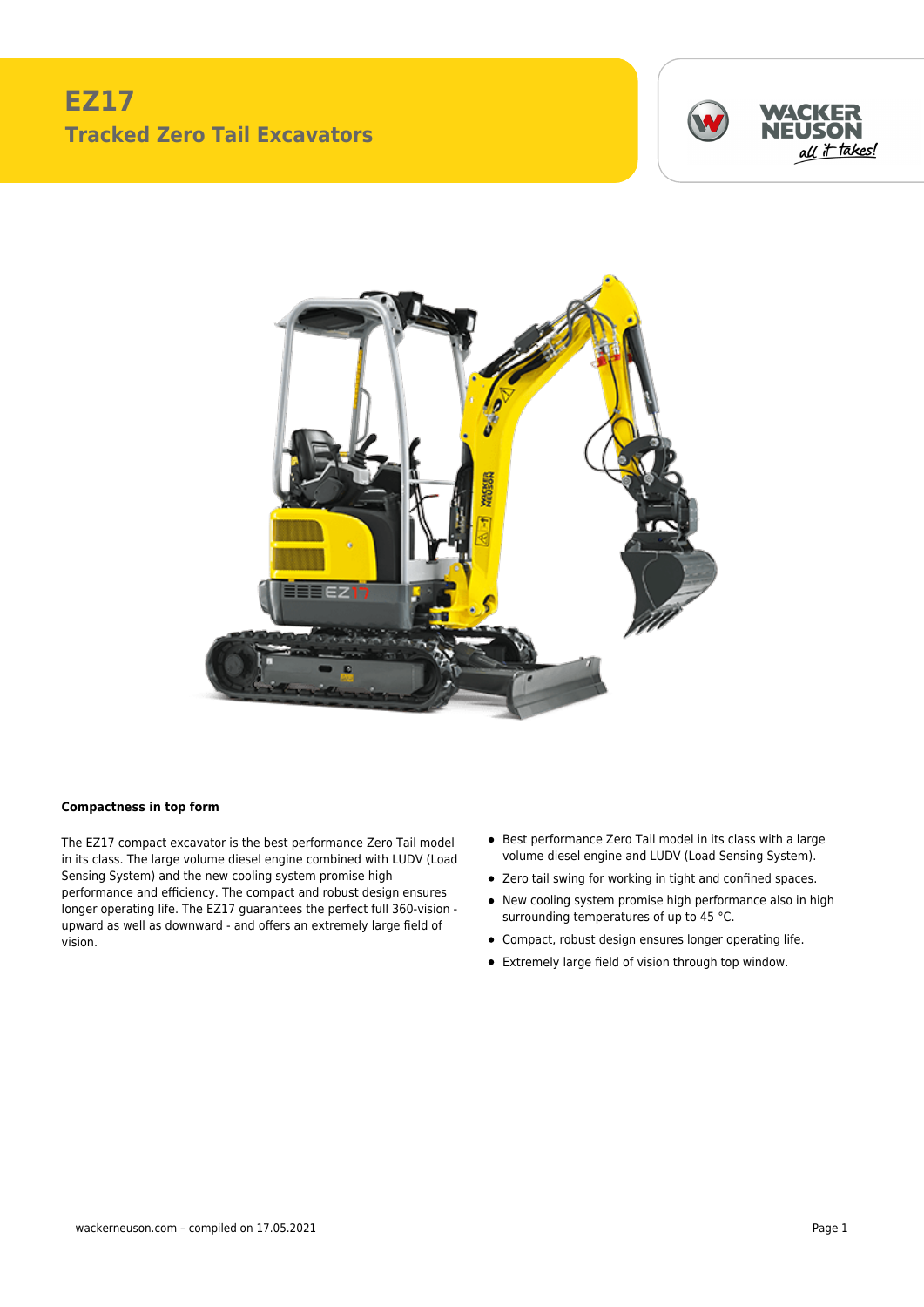## EZ17 Technical specifications

| <b>Operating data</b>                                       |                                       |  |  |
|-------------------------------------------------------------|---------------------------------------|--|--|
| Shipping weight min.                                        | 1,595 kg                              |  |  |
| Operating weight                                            | 1,724 - 1,950 kg                      |  |  |
| Biting force max.                                           | 9.1 kN                                |  |  |
| Breakout force max.                                         | 18.7 kN                               |  |  |
| Digging depth max.                                          | 2,486 mm                              |  |  |
| Dumping height                                              | 2,436 - 2,550 mm                      |  |  |
| Digging radius max.                                         | 4,050 mm                              |  |  |
| Superstructure slewing speed                                | 10 1/min                              |  |  |
| $L \times W \times H$                                       | 3,584 x 990 x 2,362 mm                |  |  |
| Tank capacity                                               | 221                                   |  |  |
| <b>Engine / Motor</b>                                       |                                       |  |  |
| Engine / Motor manufacturer                                 | Yanmar                                |  |  |
| Engine / Motor type                                         | 3TNV76                                |  |  |
| Engine / Motor                                              | Water-cooled 3-cylinder diesel engine |  |  |
| Emission standards stage                                    | 5                                     |  |  |
| Displacement                                                | $1,116$ cm <sup>3</sup>               |  |  |
| RPM / speed                                                 | 2,200 rpm                             |  |  |
| Engine performance output to ISO                            | 13.8 kW                               |  |  |
| <b>Battery</b>                                              |                                       |  |  |
| Battery                                                     | 44 Ah                                 |  |  |
| <b>Hydraulic system</b>                                     |                                       |  |  |
| Flow rate                                                   | 39.6 l/min                            |  |  |
| Operating pressure for working and traction hydraulics      | 240 bar                               |  |  |
| Operating pressure Slewing gear                             | 150 bar                               |  |  |
| Hydraulic oil tank                                          | 211                                   |  |  |
| <b>Undercarriage</b>                                        |                                       |  |  |
| Travel speed max.                                           | 4.8 km/h                              |  |  |
| Chain width                                                 | 230 mm                                |  |  |
| Ground clearance                                            | 156 mm                                |  |  |
| <b>Dozer Blade</b>                                          |                                       |  |  |
| Width                                                       | 1,300 mm                              |  |  |
| Height                                                      | 230 mm                                |  |  |
| <b>Sound level</b>                                          |                                       |  |  |
| Sound level (LwA) acc. to 2000/14/EC                        | 93 dB(A)                              |  |  |
| Cabin - specified sound pressure level LpA acc. to ISO 6394 | 79 dB(A)                              |  |  |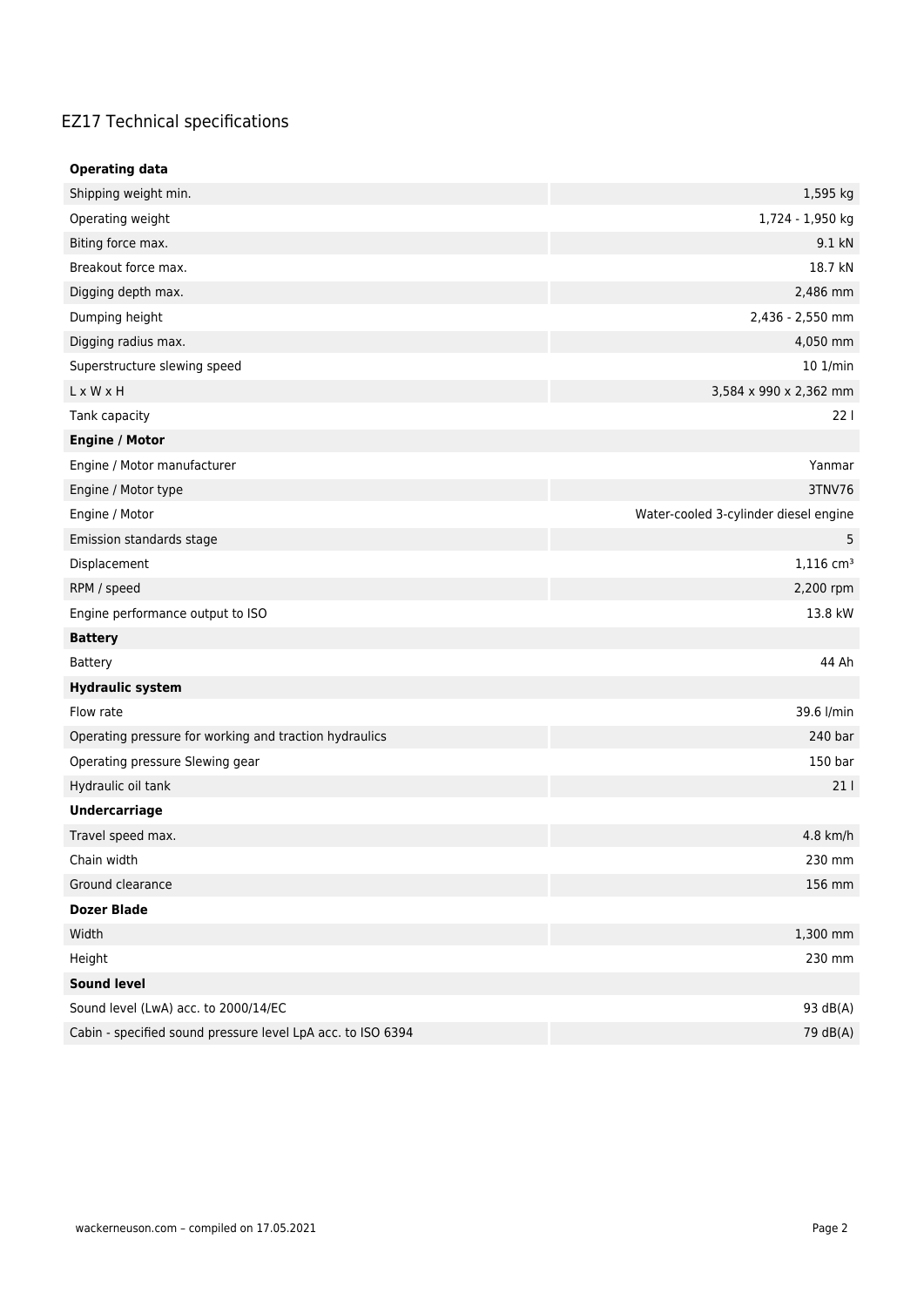## EZ17 Dimensions



| Α | Height                                                            | 2,362 mm |
|---|-------------------------------------------------------------------|----------|
| B | Width of canopy                                                   | 885 mm   |
| В | Width of revolving superstructure                                 | 990 mm   |
| B | Width Undercarriage width, retracted                              | 1,300 mm |
| C | Transport length (short dipper arm)                               | 3,584 mm |
| C | Transport length (long dipper arm)                                | 3,551 mm |
| D | Digging depth max. Max. (short dipper arm)                        | 2,326 mm |
| D | Digging depth max. Max. (long dipper arm)                         | 2,486 mm |
| Е | Insertion depth Max. vertical (short dipper arm)                  | 1,713 mm |
| Е | Insertion depth Max. vertical (long dipper arm)                   | 1,863 mm |
| F | Insertion height Max. (short dipper arm)                          | 3,462 mm |
| F | Insertion height Max. (long dipper arm)                           | 3,576 mm |
| G | Dump height max. Max. (short dipper arm)                          | 2,436 mm |
| G | Dump height max. Max. (long dipper arm)                           | 2,550 mm |
| H | Digging radius max. Max. (short dipper arm)                       | 3,899 mm |
| H | Digging radius max. Max. (long dipper arm)                        | 4,050 mm |
|   | Range Max. span on the ground (short dipper arm)                  | 3,848 mm |
|   | Range Max. span on the ground (long dipper arm)                   | 4,002 mm |
|   | Rear swivel radius Min.                                           | 660 mm   |
| K | Arm displacement Max. boom offset to centre of bucket, right side | 533 mm   |